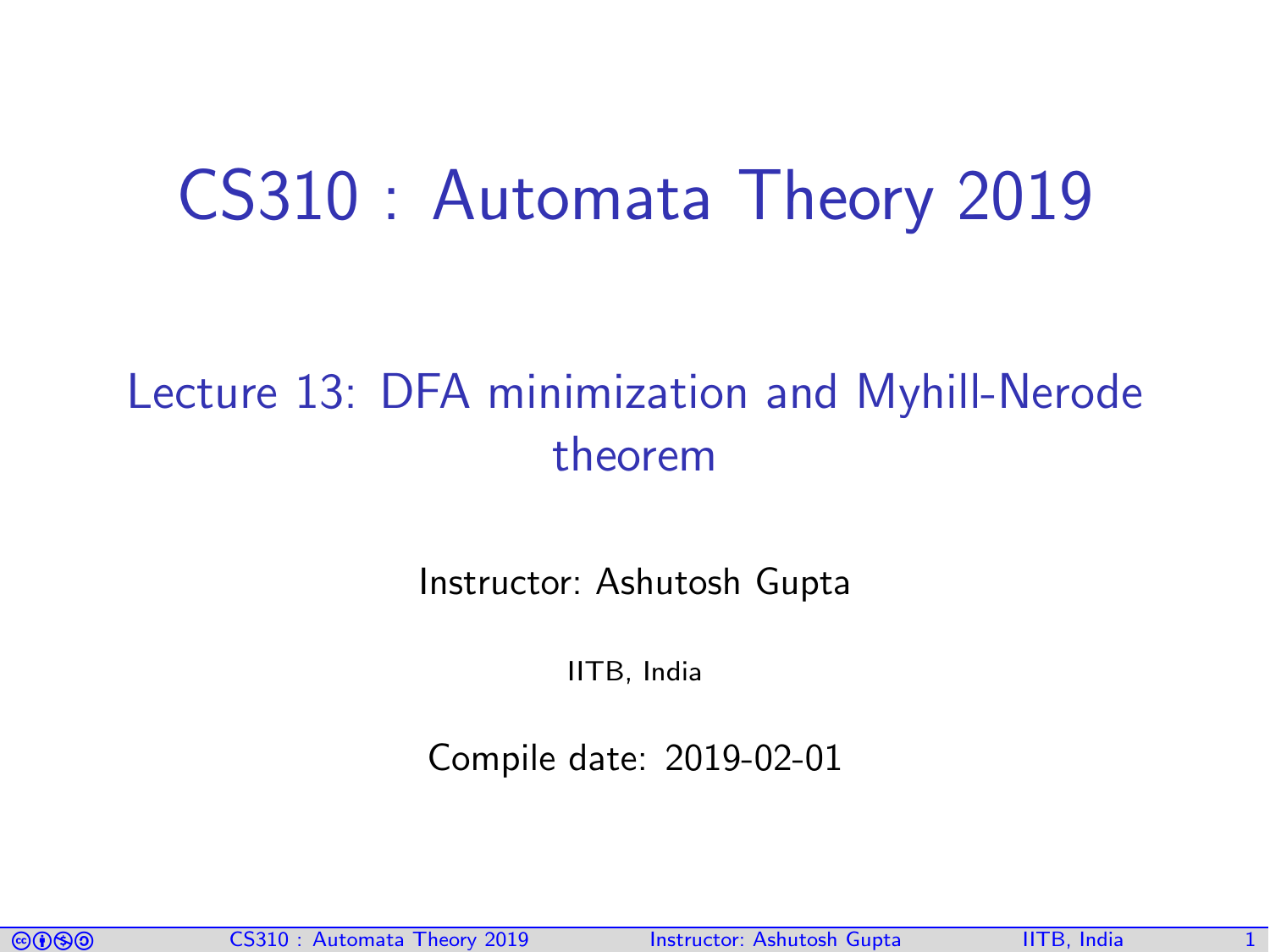### <span id="page-1-0"></span>Topic 13.1

#### [DFA minimization](#page-1-0)

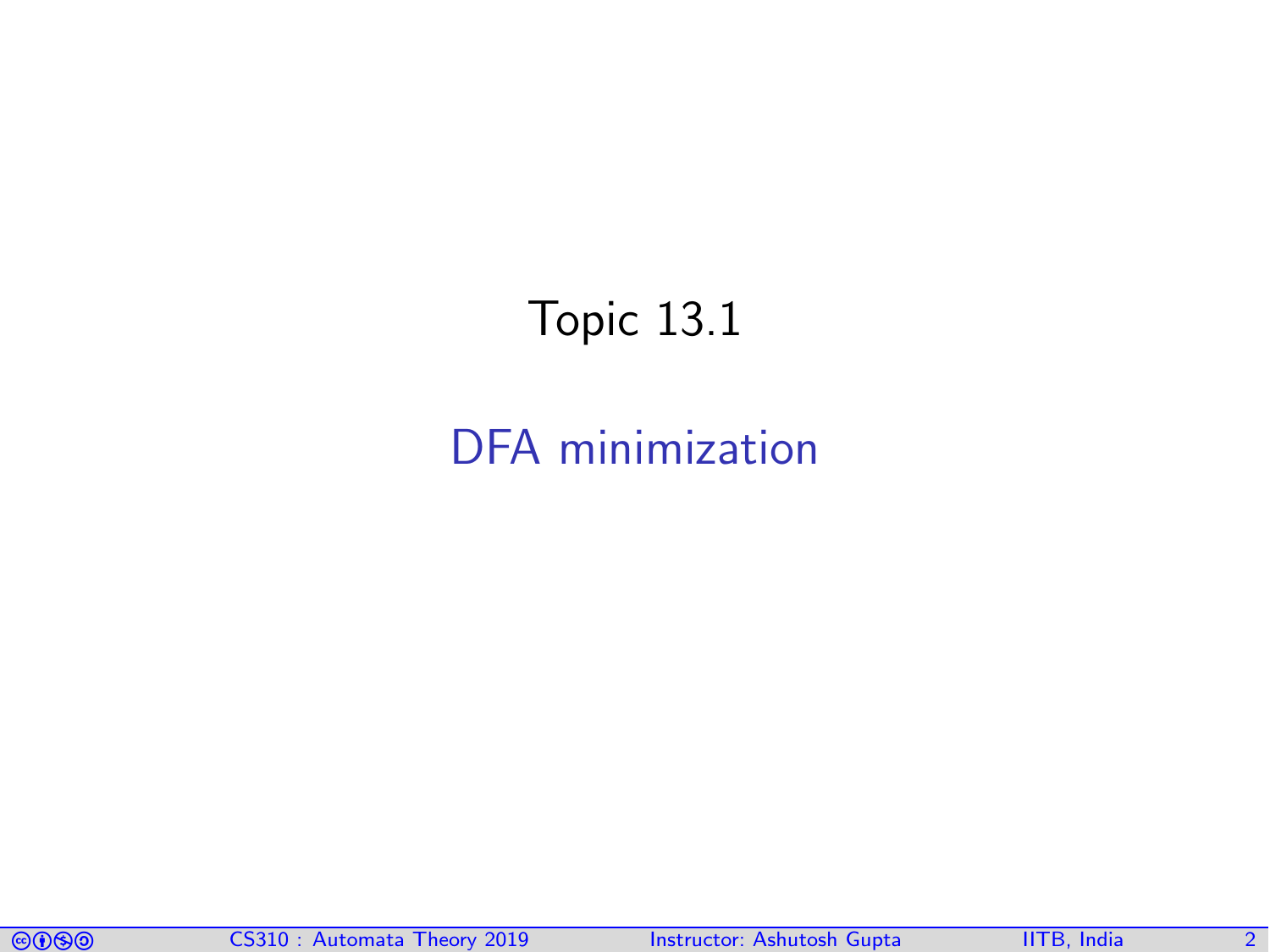#### DFA minimization intuition

If states  $q$  and  $q'$  are equivalent, we can move incoming transitions for  $q'$  to q without any effect on the language recognized by the automaton.

Now we can remove  $q'$  from the automaton, which is minimization.

#### Example 13.1

In our running example, let us look at the incoming transitions of equivalent states  $q_0$  and  $q_4$ 0

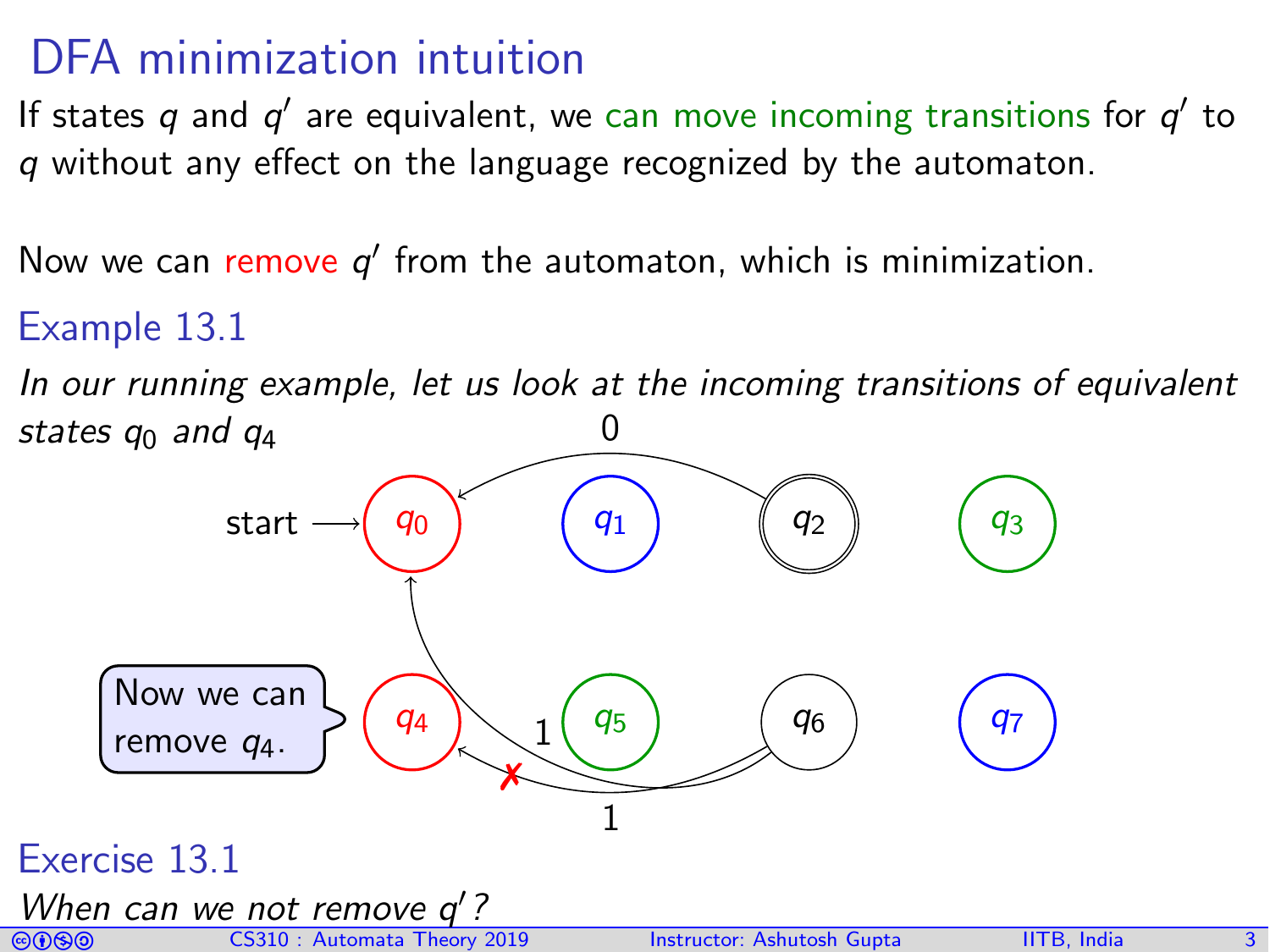#### DFA minimization

Let  $A = (Q, \Sigma, \delta, q_0, F)$  be a DFA. Let *Blocks* be the partitions of equivalent states in A.

Let us define the minimized DFA  $A' = \{ \textit{Blocks}, \Sigma, \delta', \textit{Block}_0, \textit{Blocks}_f \},$  where

- $\triangleright$  for each  $B, B' \subseteq$  Blocks, $\delta'(B,a) \triangleq B'$  if there are  $q \in B$  and  $q' \in B'$  such that  $\delta(q,a) = q',$
- $\triangleright$  Blocks<sub>f</sub>  $\triangleq$  {B ⊆ Blocks|B ∩ F  $\neq$   $\emptyset$ }, and
- $\blacktriangleright$   $q_0 \in Block_0$
- Exercise 13.2
- a. Is  $\delta'$  well defined?
- c. Why Block $<sub>0</sub>$  is unique and always exists?</sub>
- b. Does Blocks<sub>f</sub> introduce new accepting states?

Commentary: We are skipping the formal proof. However, the answer to the above exercises prove the correctness.

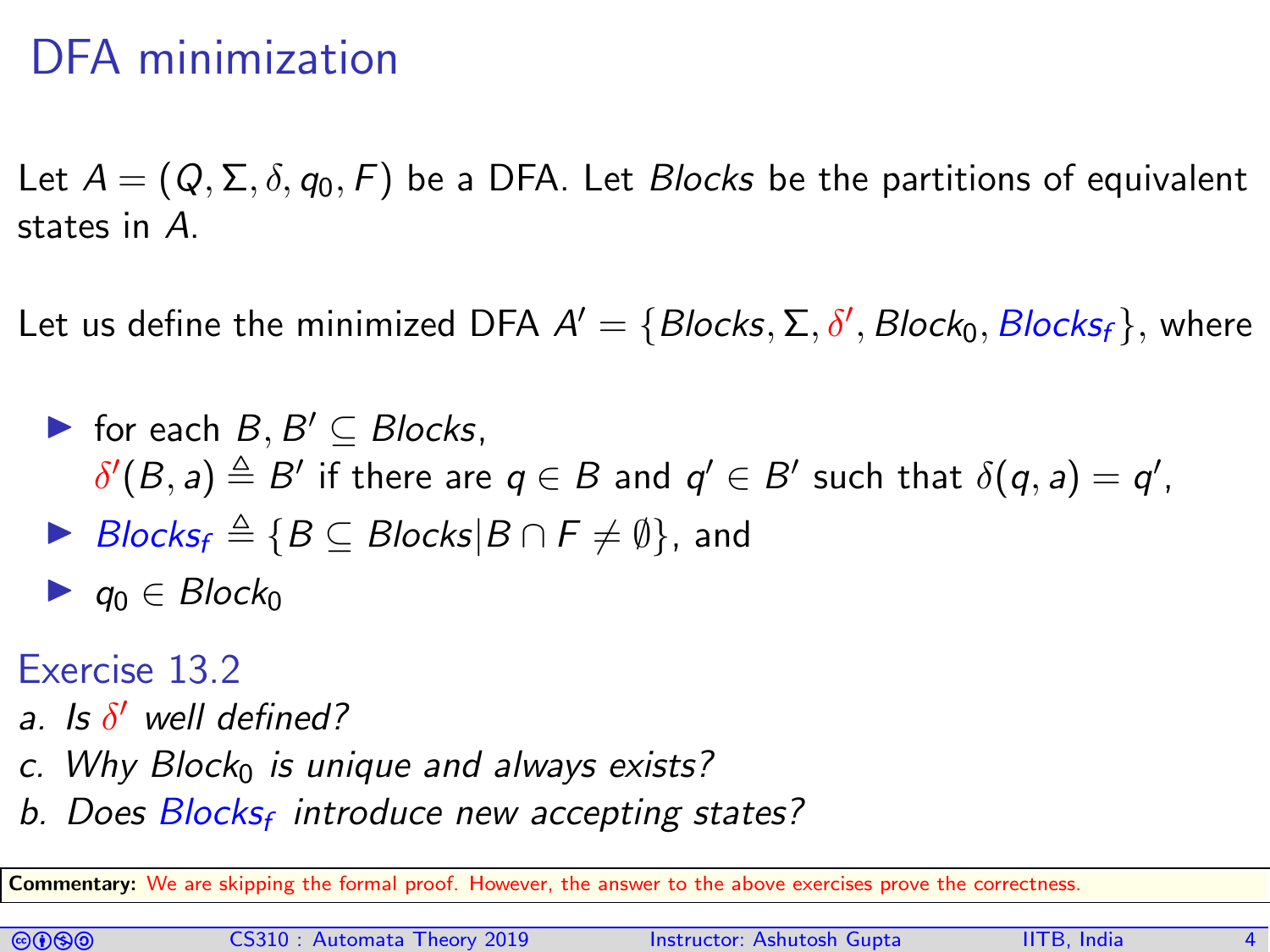### Example : DFA minimization

Example 13.2

After applying the minimization, we obtain.



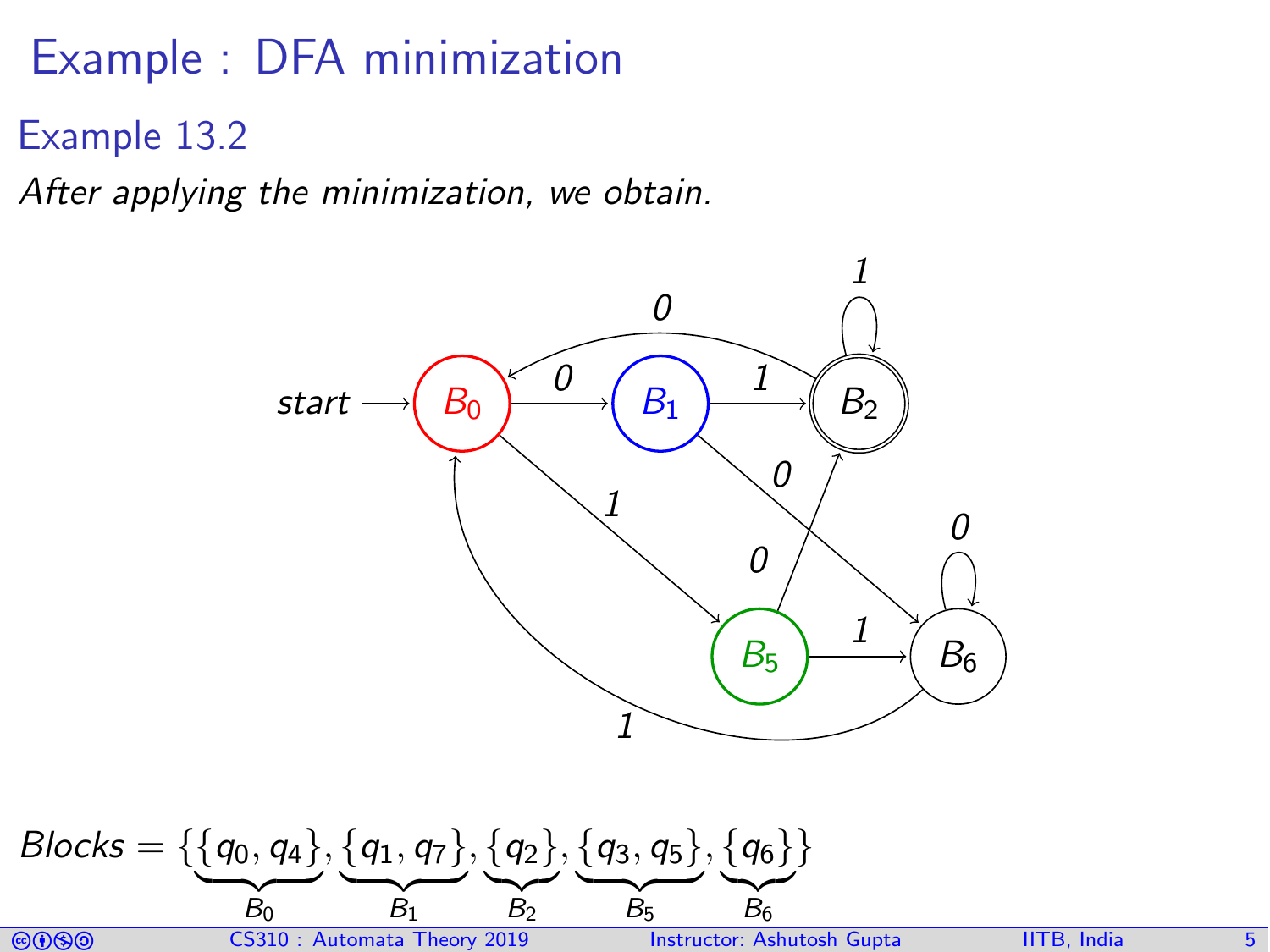### Unique minimum DFA

Theorem 13.1

Let A be a minimized DFA. No DFA smaller than A recognizes  $L(A)$ .

Proof.

Assume a DFA  $A'$  such that  $A'$  has fewer states than  $A$  and  $L(A) = L(A').$ Therefore, initial states  $q_0$  and  $q_0'$  of  $A$  and  $A'$  respectively are equivalent.

claim: All states of  $A$  are equivalent to some state of  $A'$ . We know all states of A are reachable from its initial state(why?). Let  $q$  be a state in  $A$ . Let word  $w$  take  $A$  to  $q$ . Let word w take  $A'$  to some state  $q'$ .

q and  $q'$  must be equivalent. Otherwise,  $q_0$  and  $q'_0$  are not equivalent. (why?)

$$
\text{start} \rightarrow \textcircled{q_0} \land \land \textcircled{q} \qquad \qquad \text{start} \rightarrow \textcircled{q}
$$

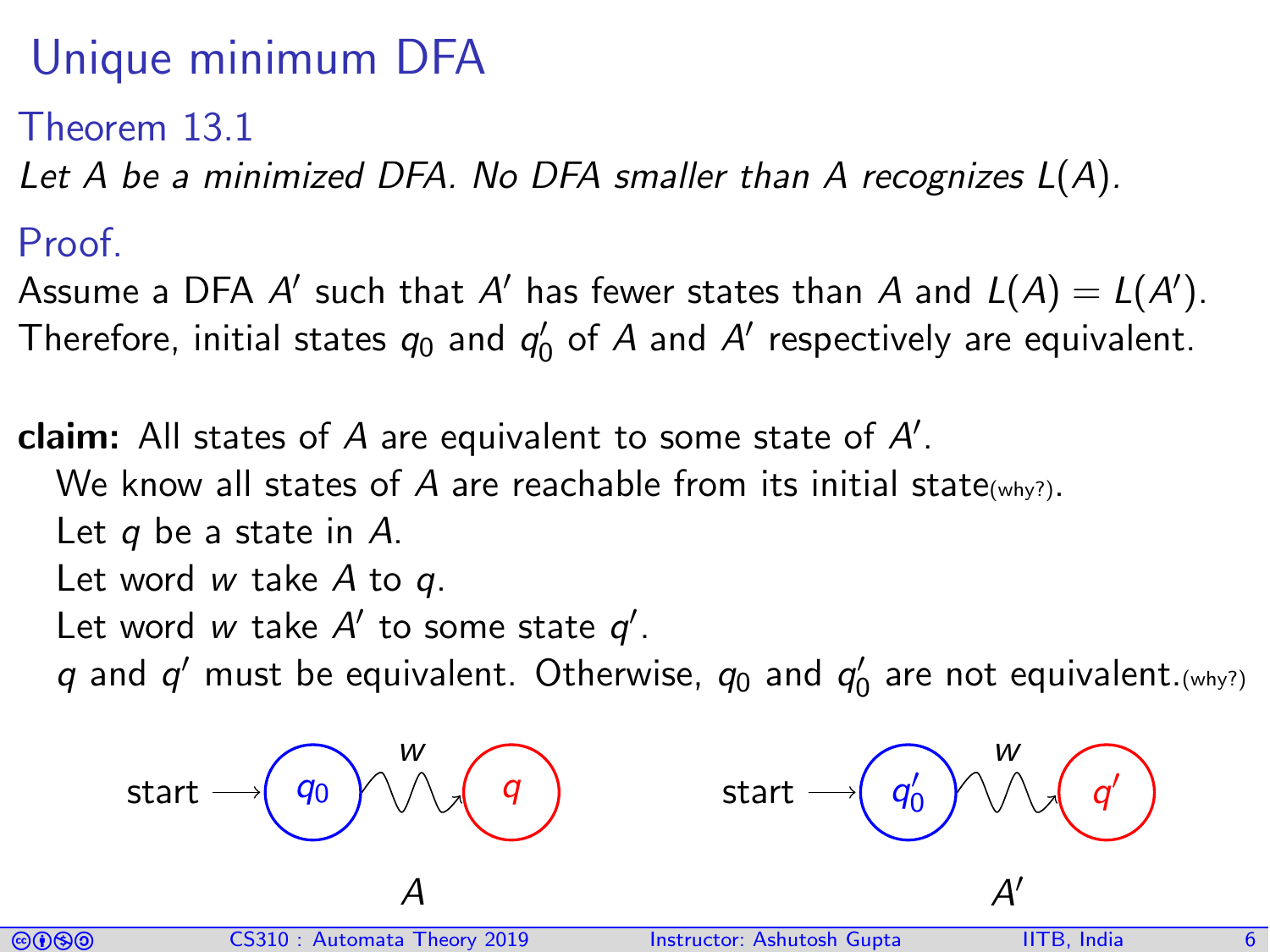## Unique minimization DFA

#### Proof(Contd.)

Due to the pigeonhole principle, there are states  $q_1$  and  $q_2$  of A such that they are equivalent to the same state of  $A^\prime$ .

Therefore,  $q_1$  and  $q_2$  are equivalent.

Since A is minimized, no two states of A are equivalent. Contradiction.

The proof makes even stronger claim. The minimized DFA is minimum up to renaming of states.

#### Exercise 13.3

The minimization method is also correct for NFAs. But, the uniqueness is not guaranteed. What part of the above proof does not work for NFAs?

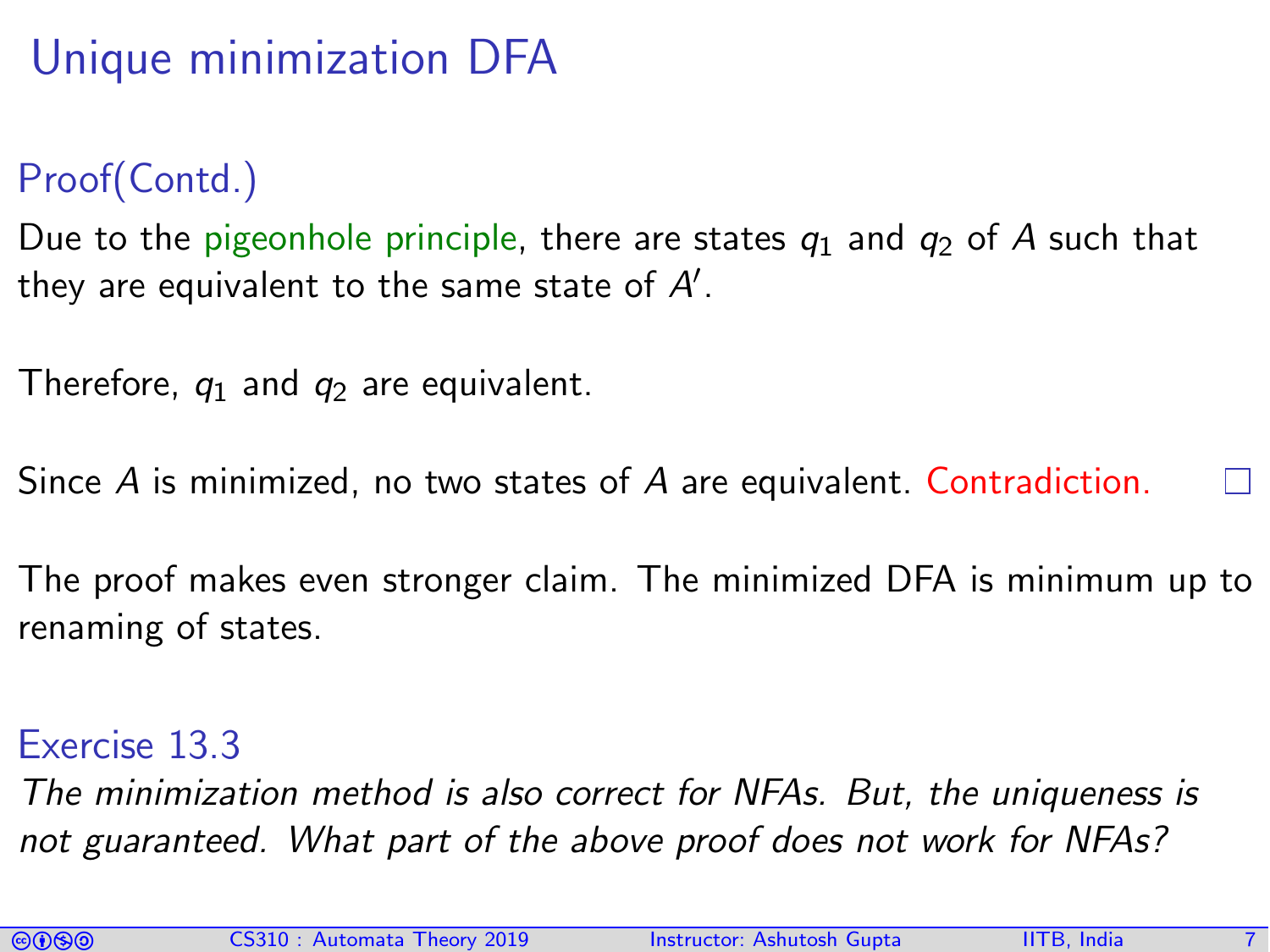### <span id="page-7-0"></span>Topic 13.2

#### [Residual languages](#page-7-0)

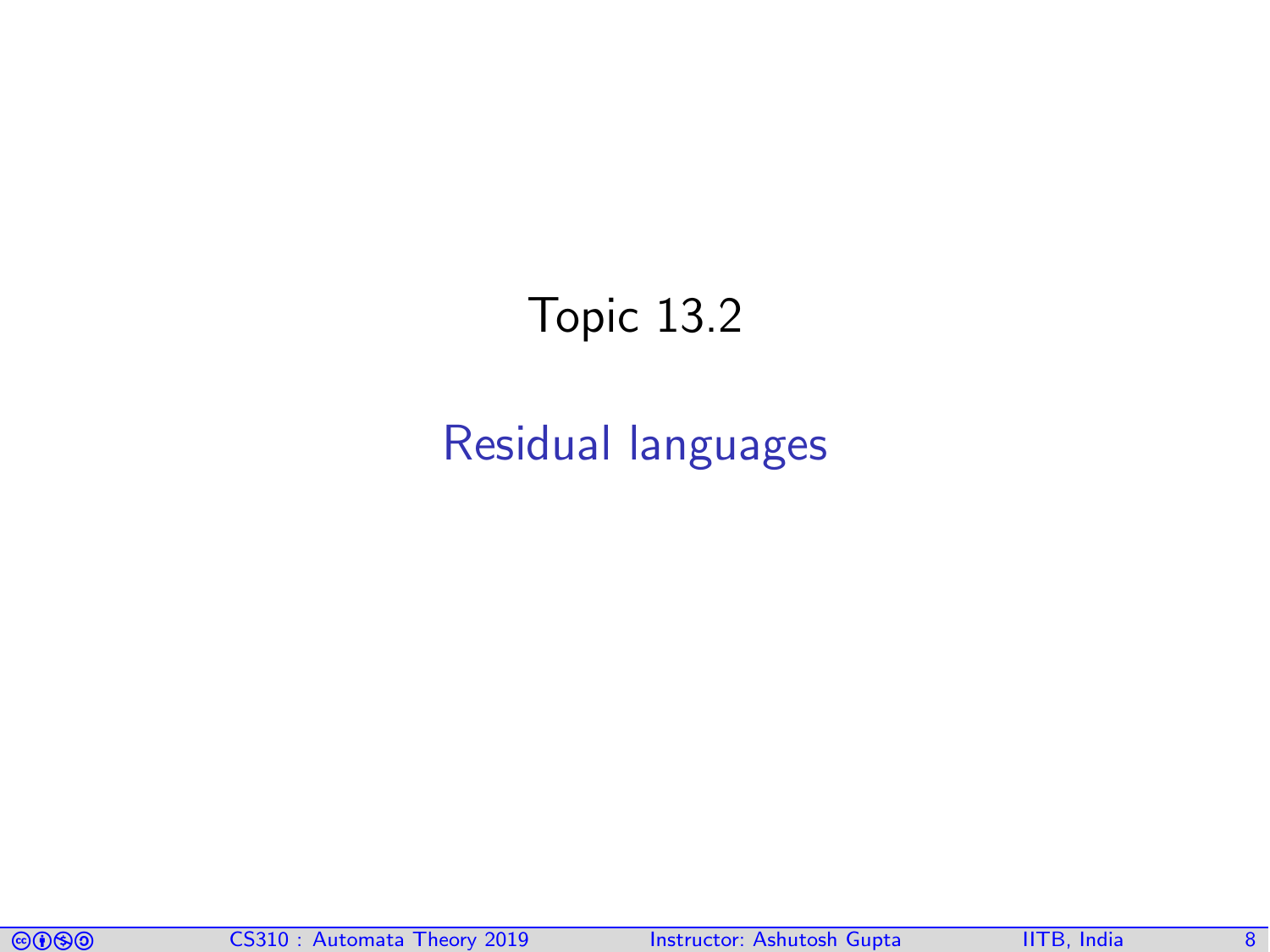### Residual language

#### Definition 13.1

Given a language  $L \subseteq \Sigma^*$  and  $w \in \Sigma^*$ , the residual of L with respect to w is the language

$$
L^w = \{u \in \Sigma^* | wu \in L\}.
$$

A language  $L' \subseteq \Sigma^*$  is a residual of L if  $L' = L^w$  for at least one  $w \in \Sigma^*.$ 

#### Example 13.3 Let  $\Sigma = \{a, b\}$  and  $L = \{a, ab, ba, aab\}$  $\blacktriangleright$   $\vec{L}^{\epsilon} = \vec{L}$  $L^a = \{\epsilon, b, ab\}$  $L^{aa} = \{b\}$  $\blacktriangleright$   $L^{ab} = \{\epsilon\}$ Exercise 13.4  $\alpha$  atinue considering the same la

[cbna](http://creativecommons.org/licenses/by-nc-sa/4.0/) CS310 : Automata Theory 2019 Instructor: [Ashutosh Gupta](http://www.cse.iitb.ac.in/~akg/) IITB, India 9 I L <sup>b</sup> = I L bb = I L ba = I L aab =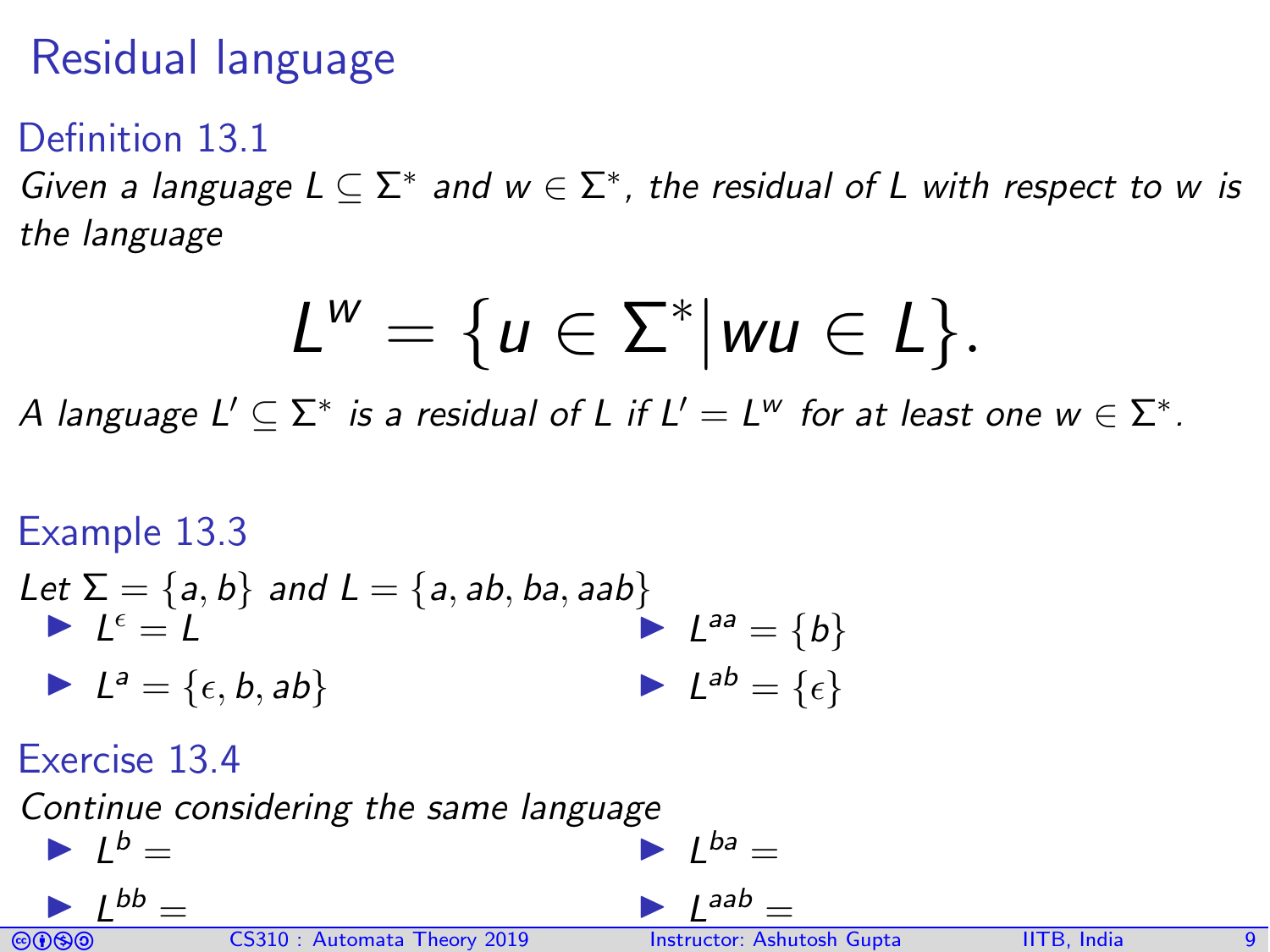#### Distinct residual languages

For a language L, residual languages are defined with respect to each  $w \in \Sigma^*$ .

There will be infinitely many residual languages.

However, there may be  $w, w' \in \Sigma^*$  such that  $L^w = L^{w'}$ .

Example 13.4

Consider language  $L = aa^*b$ .

 $L^a = a^*b = L^{aa} = L^{aaa}$ 

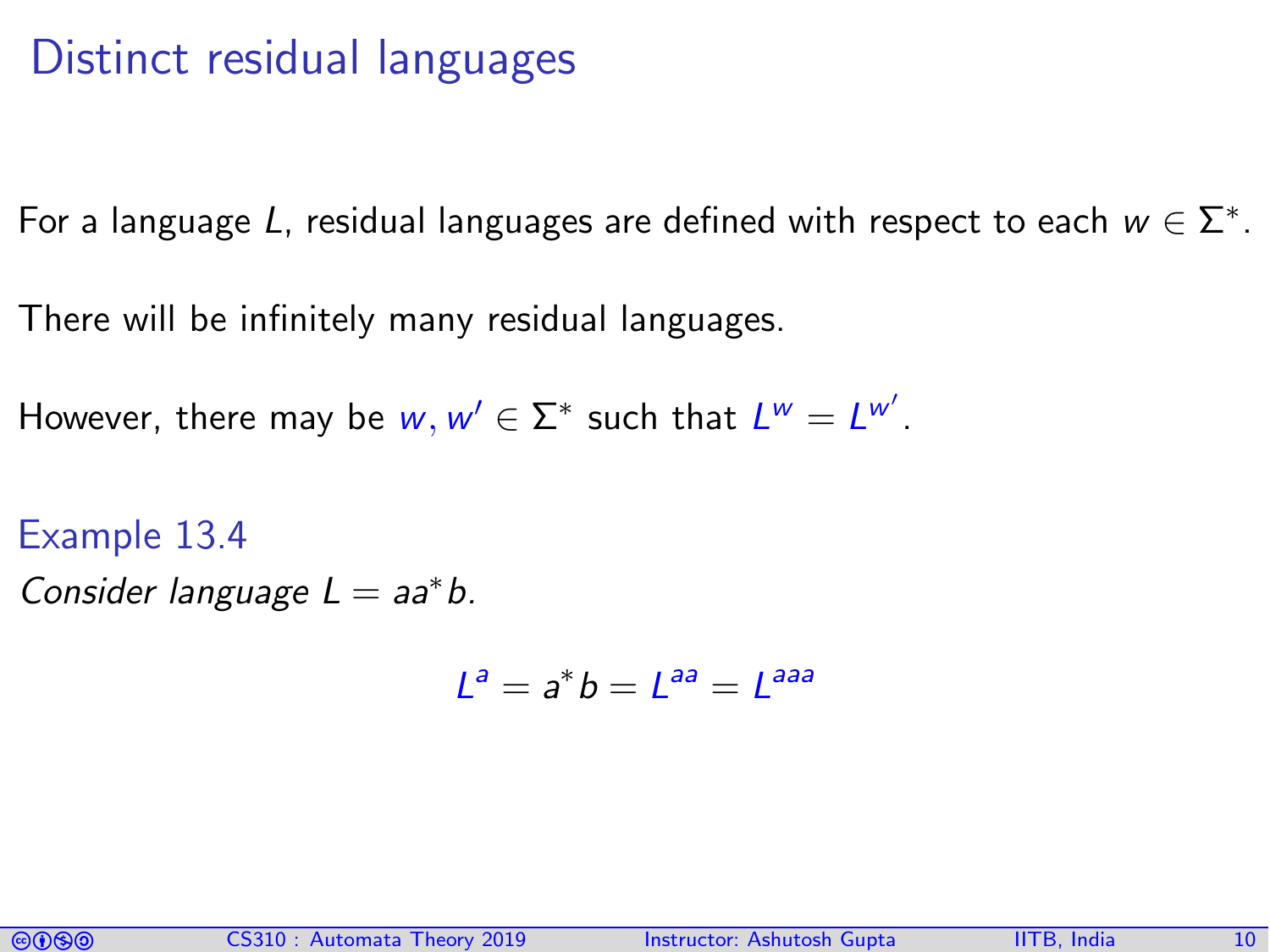#### Finite residual languages

There may be far fewer distinct residual languages.

- May be only finitely many!!
- Example 13.5 Consider language  $L = aa^*b$ .

$$
La = a*b = Laa = Laaa
$$
  
\n
$$
Lb = \emptyset = Lba
$$
  
\n
$$
Le = aa*b = Laab = Laab
$$

There are no other residual languages of L.

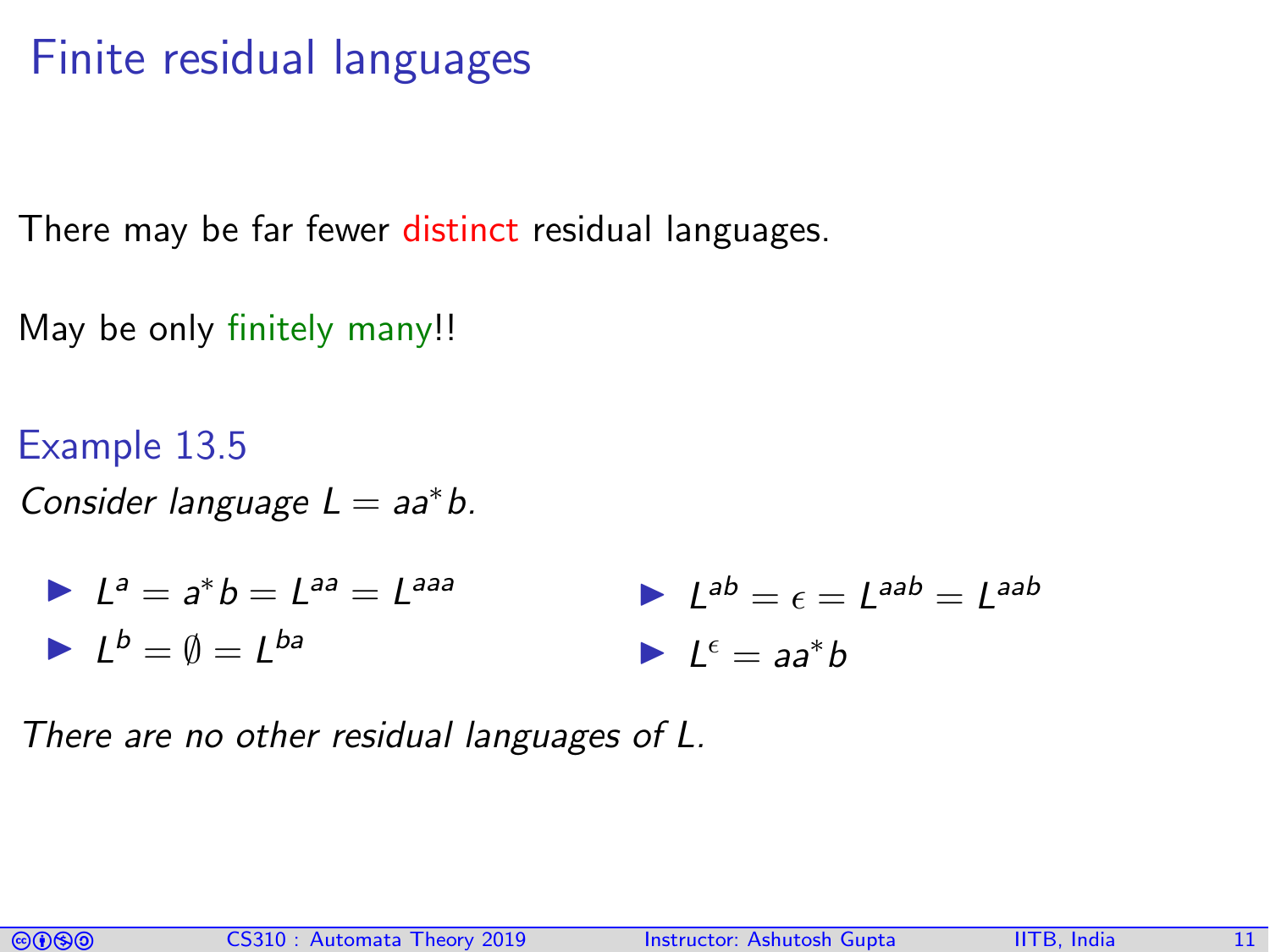#### Language of a state of DFA

Definition 13.2 Let  $A = (Q, \Sigma, \delta, q_0, F)$  be a DFA and  $q \in Q$ . The language recognized by q, denoted  $L(A_q)$ , is the language recognized by  $A_q = (Q, \Sigma, \delta, q, F)$ .

#### Example 13.6

Consider the following DFA A.



$$
\blacktriangleright \ \mathcal{L}(A_{q_1}) = 0^* 1 (00^* 1)^*
$$

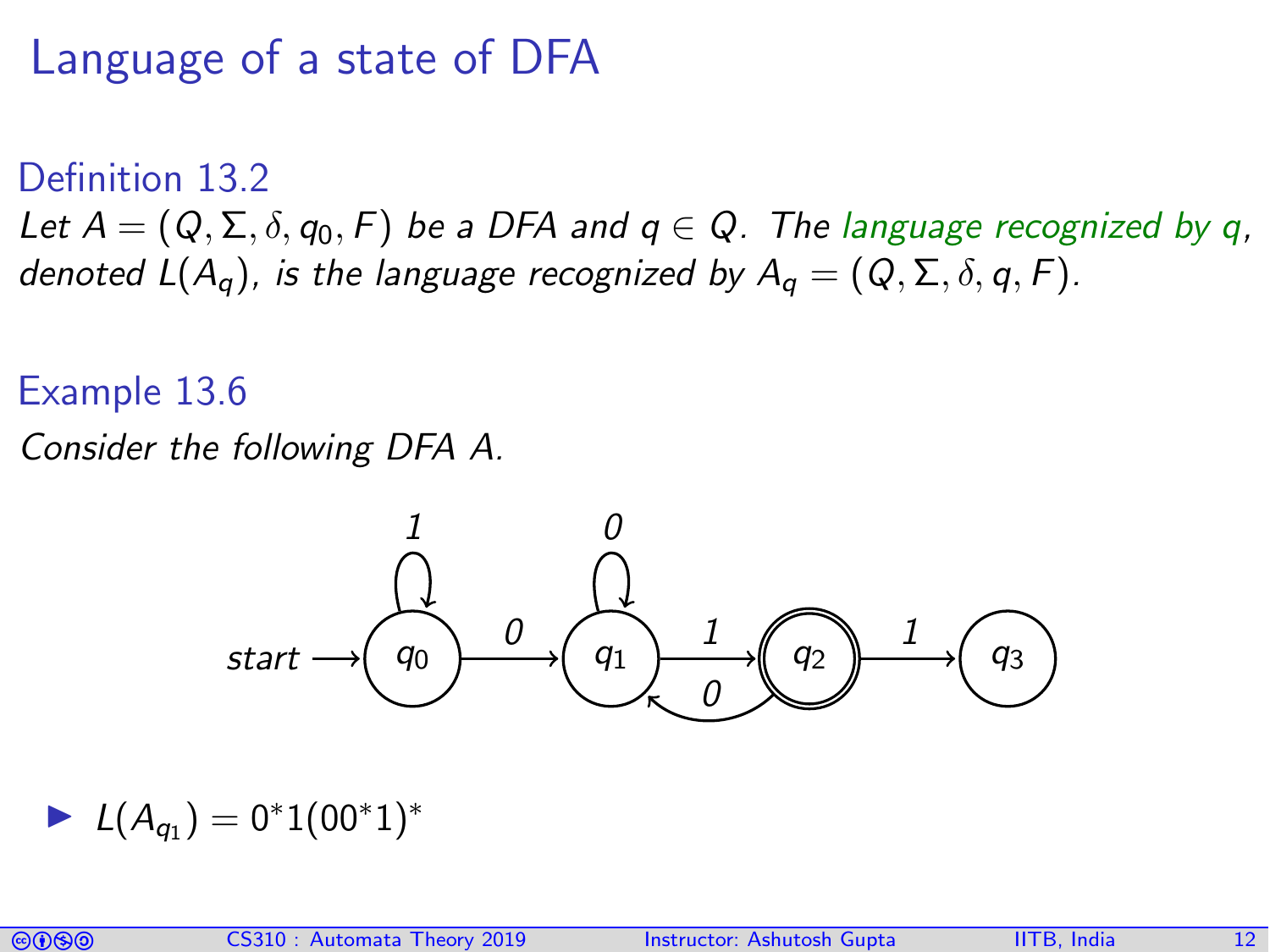#### DFA vs residual languages

Theorem 13.2

<span id="page-12-0"></span>Let  $A = (Q, \Sigma, \delta, q_0, F)$  be a DFA recognizing L.

- 1. For each  $w \in \Sigma^*$ , there is a  $q \in Q$  such that  $L(A_q) = L^w$ .
- 2. For each  $q \in Q$  reachable from  $q_0$ , there is a  $w \in \Sigma^*$  such that  $L(A_q) = L^w$ .

#### Proof.

Let  $q = \hat{\delta}(q_0, w)$  in both the parts.

Clearly,  $L(A_q) = L^w$ .

#### Exercise 13.5

In the part 2, can we construct a counterexample if q is not reachable from  $q_0$  ?

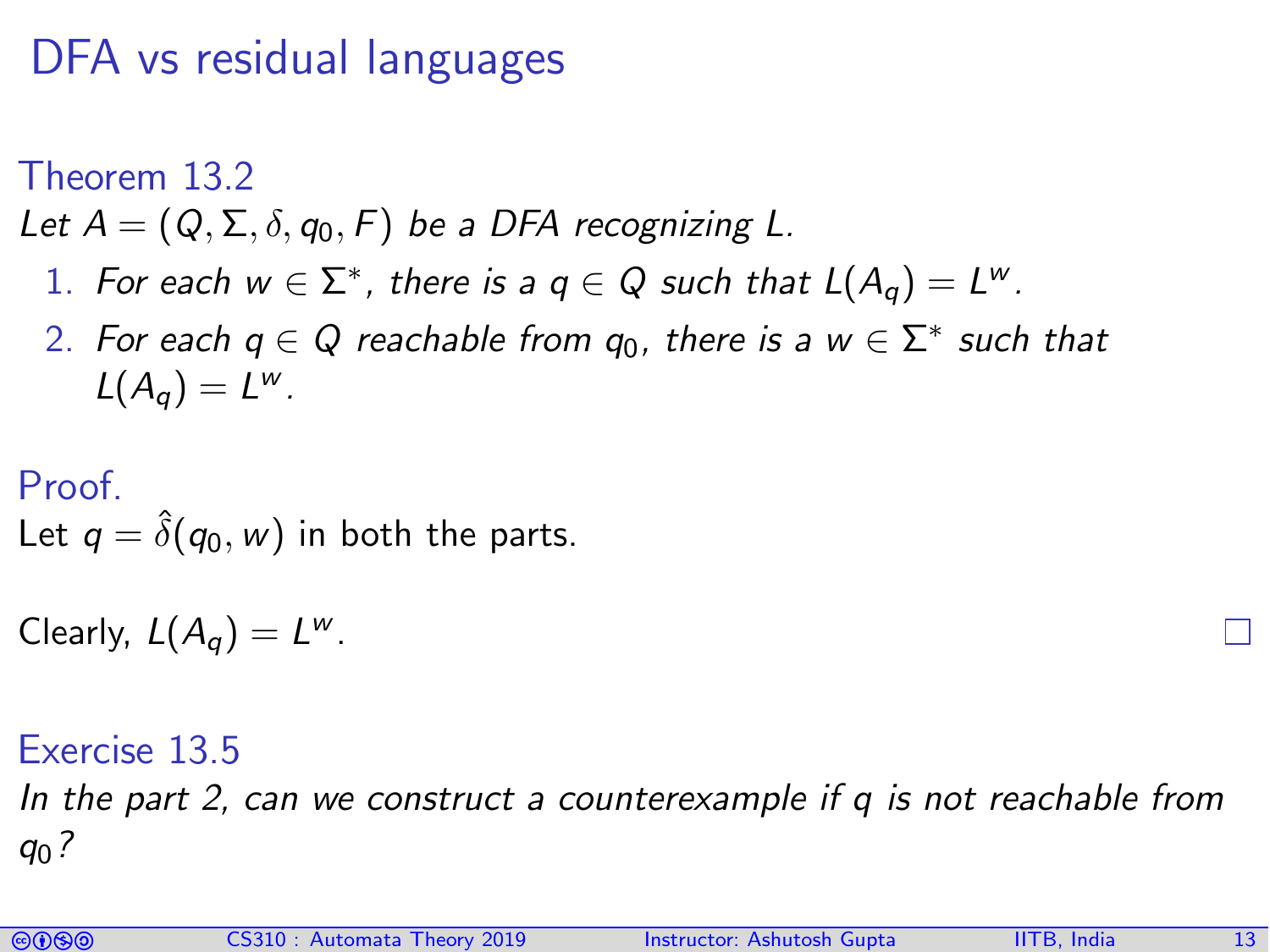#### Canonical deterministic automaton

For each language, we can define a deterministic automaton.



Exercise 13.6

- a. Is  $Q_l$  countable?
- b. How many languages are there?

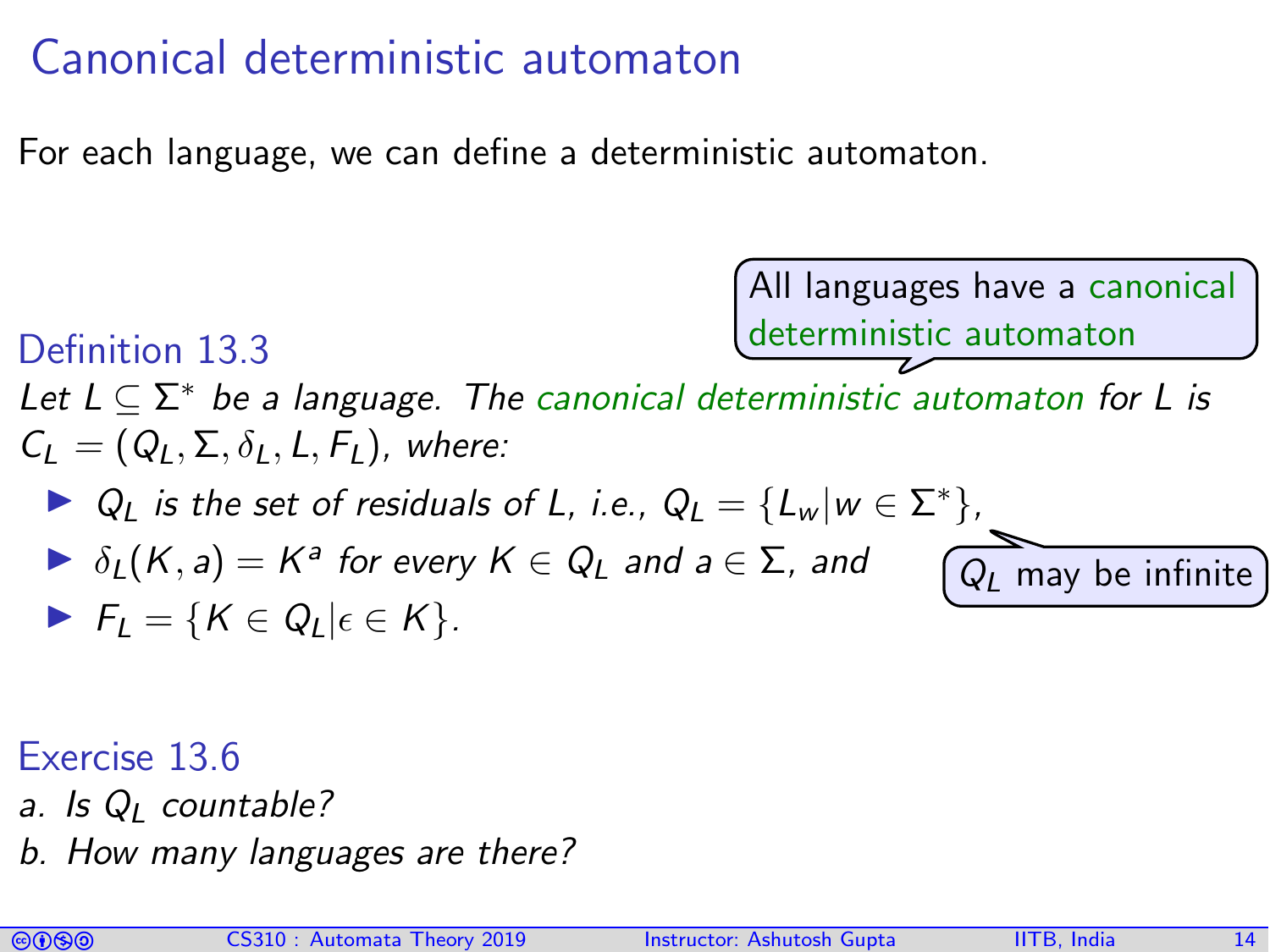#### Example: canonical deterministic automaton

Example 13.7 Consider language  $L = aa^*b$ . The following are residual languages of L.  $L^a = a^*b$  $L^b = \emptyset = L^{ba} = L^{bb}$  $L^{ab} = \epsilon$  $L^{\epsilon} = aa^*b$ start  $\longrightarrow (aa^*b)$  and an among  $a$ ∗b  $\emptyset$  )  $\longleftarrow$   $\epsilon$ a b a b a, b a, b

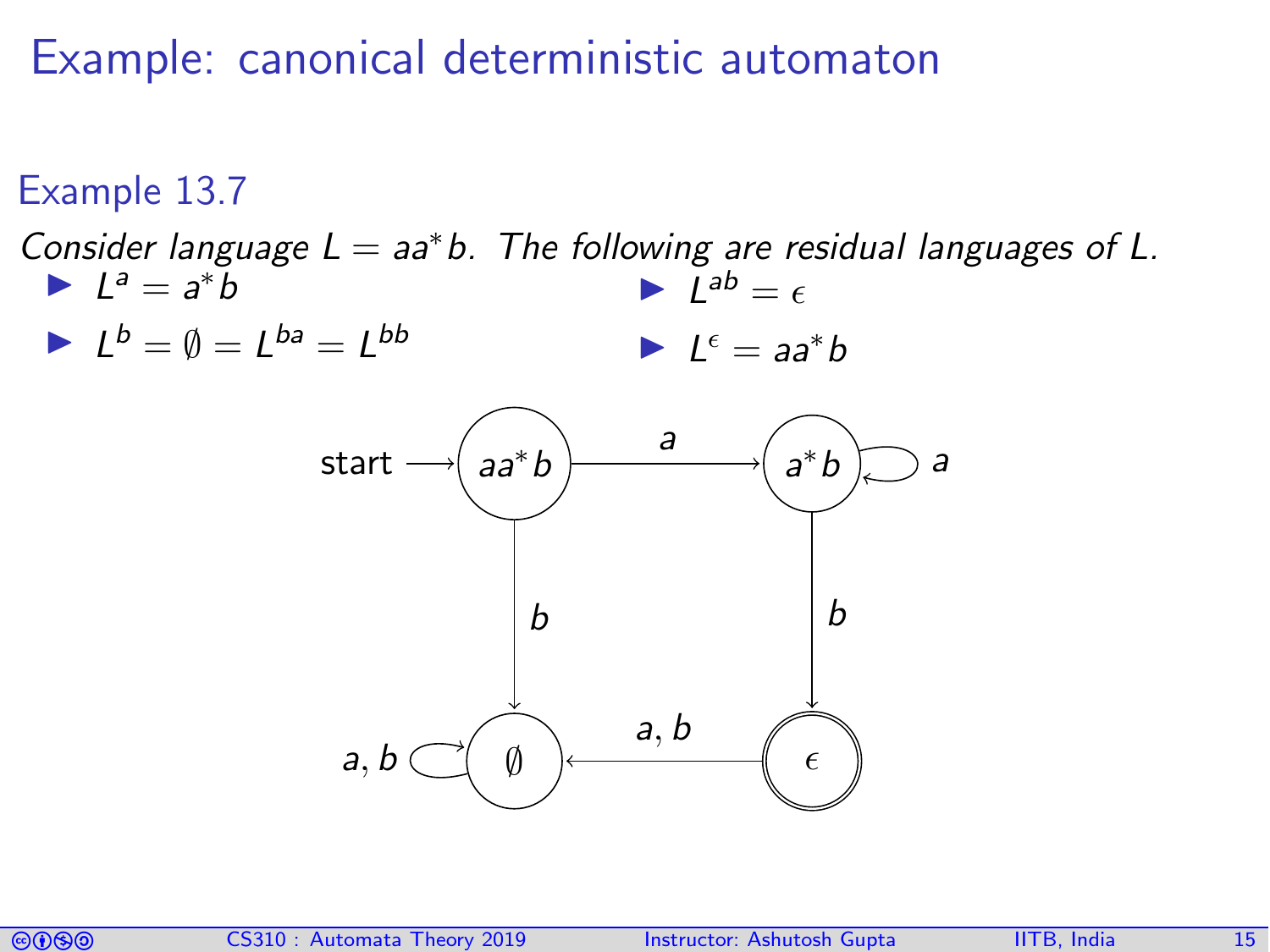#### Canonical deterministic automaton  $C_1$  recognizes L

Theorem 13.3 For a language L,  $C_1 = (Q_1, \Sigma, \delta_1, L, F_1)$  recognizes L.

#### Proof.

Let  $w \in \Sigma^*$ . We prove by induction on the length of  $w \ w \in L$  iff  $w \in L(C_L)$ . base case:

 $w = \epsilon : \epsilon \in L$  iff  $L \in F$ , iff  $\epsilon \in L(C_l)$ .

#### induction step:

Let  $w = ax$ .  $ax \in L$ iff  $x \in L^a$ 

(definition of  $L^a$ ) iff  $x \in L(C_{L^a})$  (induction hypothesis) iff  $ax \in L(C_L)$  (definition of  $\delta_L$ ).

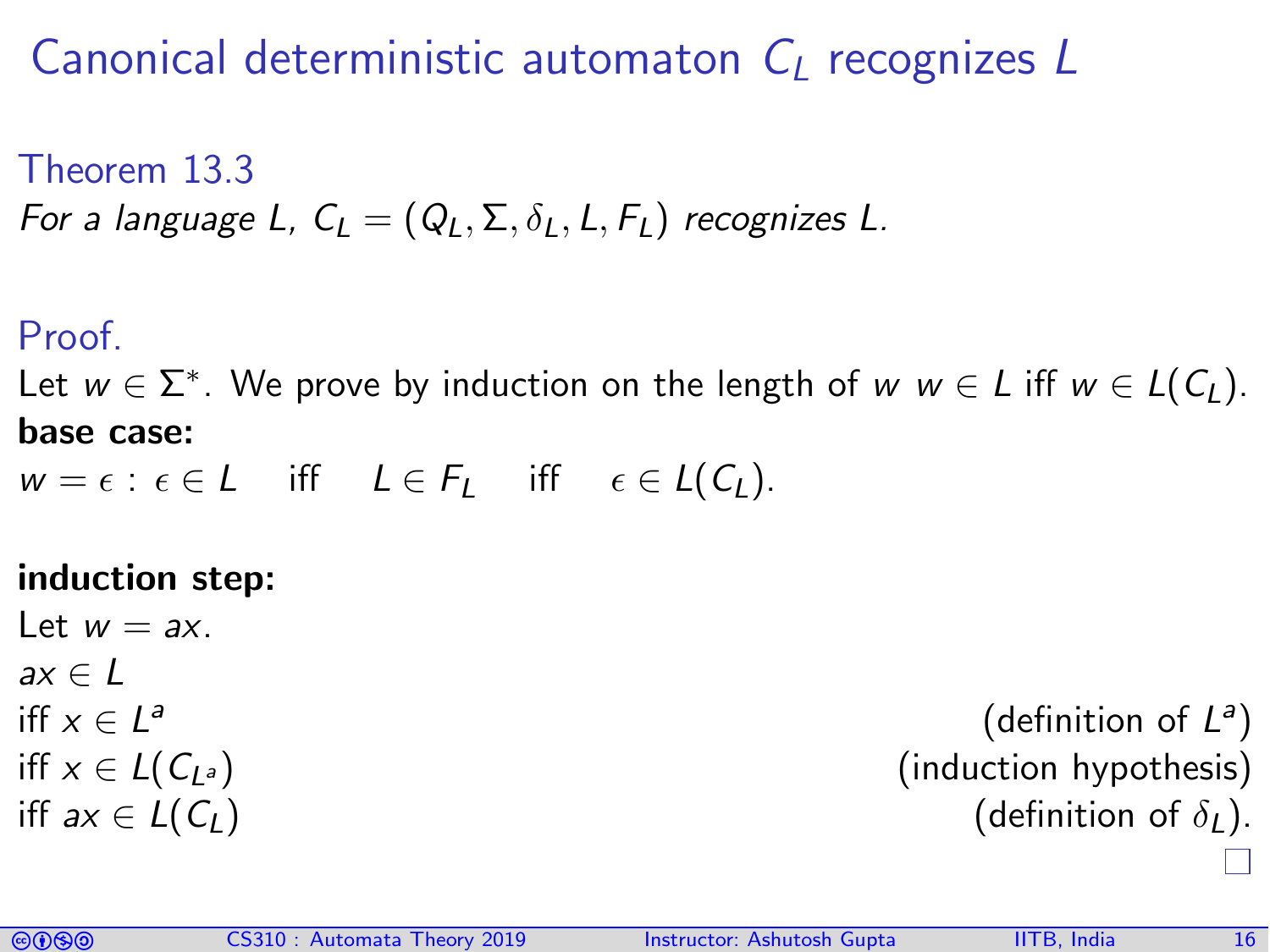## $C_l$  is the unique minimal DFA

#### Theorem 13.4

If L is regular,  $C_1 = (Q_1, \Sigma, \delta_1, L, F_1)$  is the unique minimal DFA up to isomorphism that recognizes L.

#### Proof.

Let  $A = (Q, \Sigma, \delta, q_0, F)$  be a DFA that recognizes L. Due to theorem [13.2,](#page-12-0) there is an onto mapping  $M: Q \to Q_1$  such that  $M(q) = L(A_q)$ . Therefore,  $|Q| \ge |Q_L|$ . Therefore,  $C_L$  is the minimal automaton for L.

Let A also be minimal. **claim:** A is isomorphic to  $C_1$ 

\n- $$
|Q| = |Q_L|
$$
\n- $\delta(q, a) = q'$  iff  $L(A_{a'}) = L(A_q)^a$  iff  $\delta_L(M(q), a) = M(q').(why?)$
\n- $M(q_0) = L$
\n

$$
\blacktriangleright q \in F \text{ iff } \epsilon \in L(A_q) \text{ iff } L(A_q) \in F_L \text{ iff } M(q) \in F_L.
$$

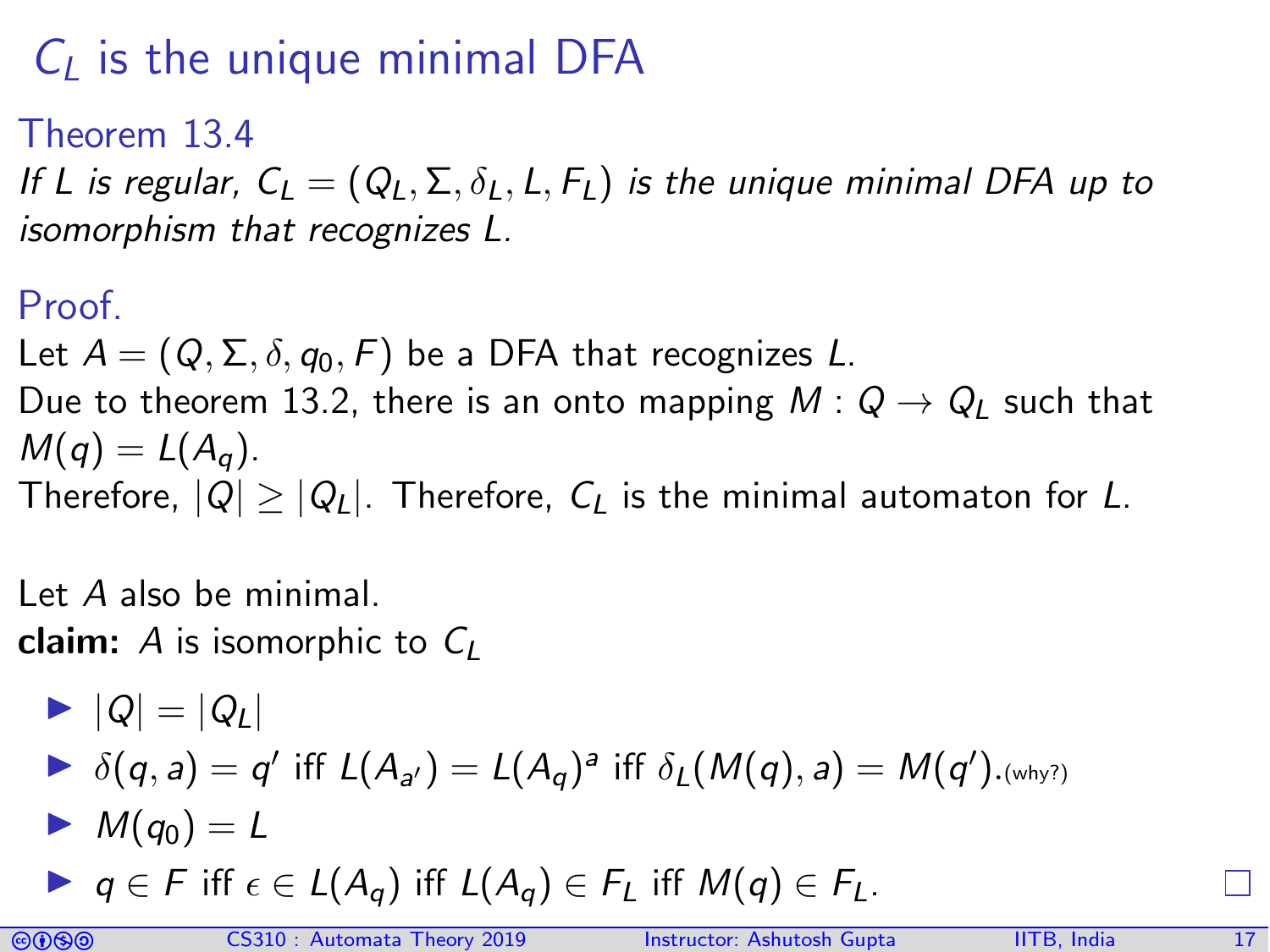#### Myhill-Nerode theorem

Theorem 13.5

A language L is regular iff L has finitely many residuals.

Proof.

If L is not regular, there is no DFA recognizing it. Therefore, the canonical deterministic automaton for L must be infinite. Therefore, L has infinitely many residuals.

If  $L$  is regular....

Exercise 13.7 Complete the proof.

Commentary: In the standard presentation, the theorem is stated differently. But, the statements are equivalent.

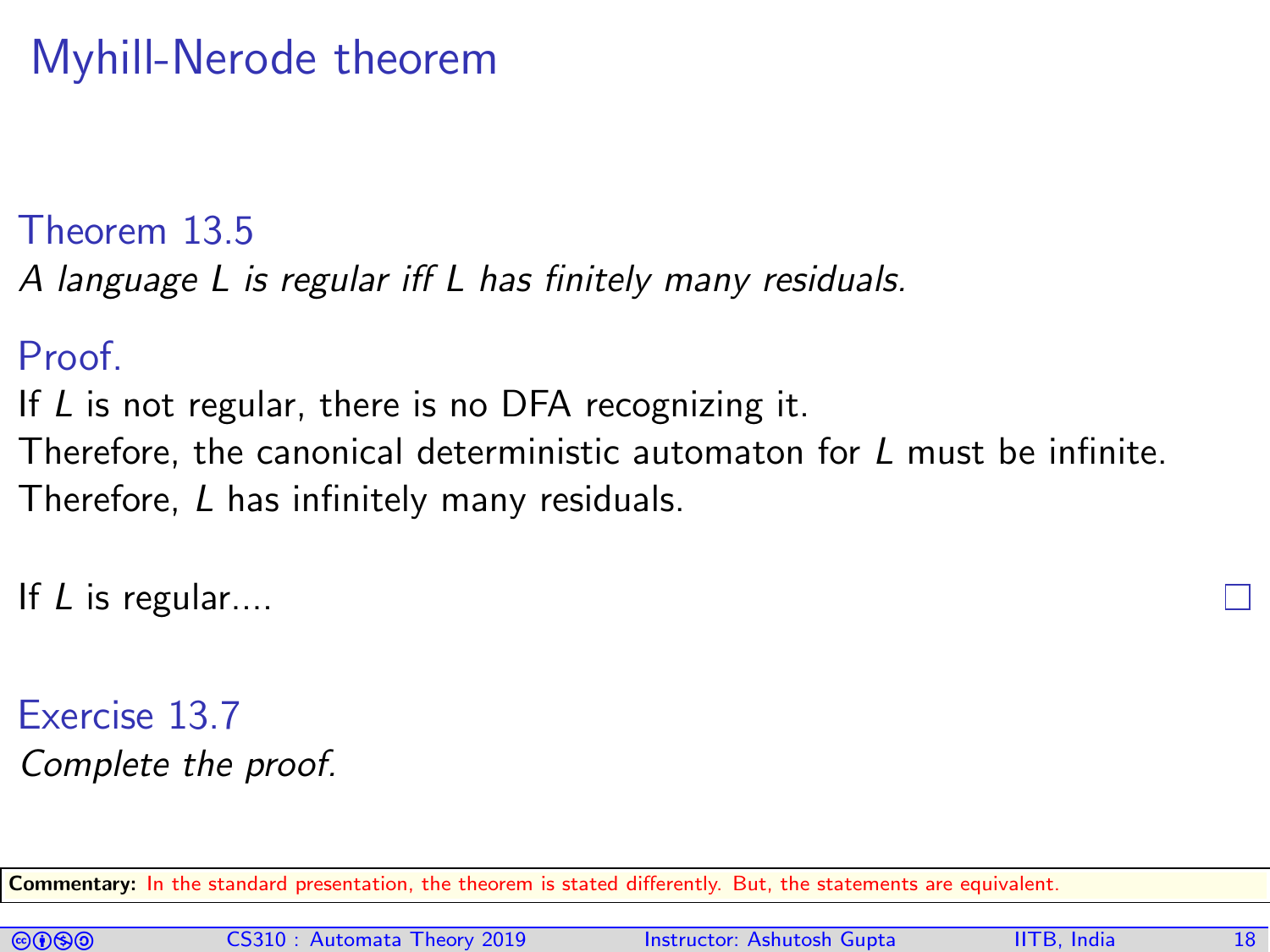### Using Myhill-Nerode theorem

We show that L has infinitely many residuals if L is non-regular.



► Choose an infinite sequence of words  $\{w_1, w_2, ...\} \subseteq \Sigma^*$ 

Show for each pair  $L^{w_i}$  and  $L^{w_j}$  there is a word that is in one and not in another

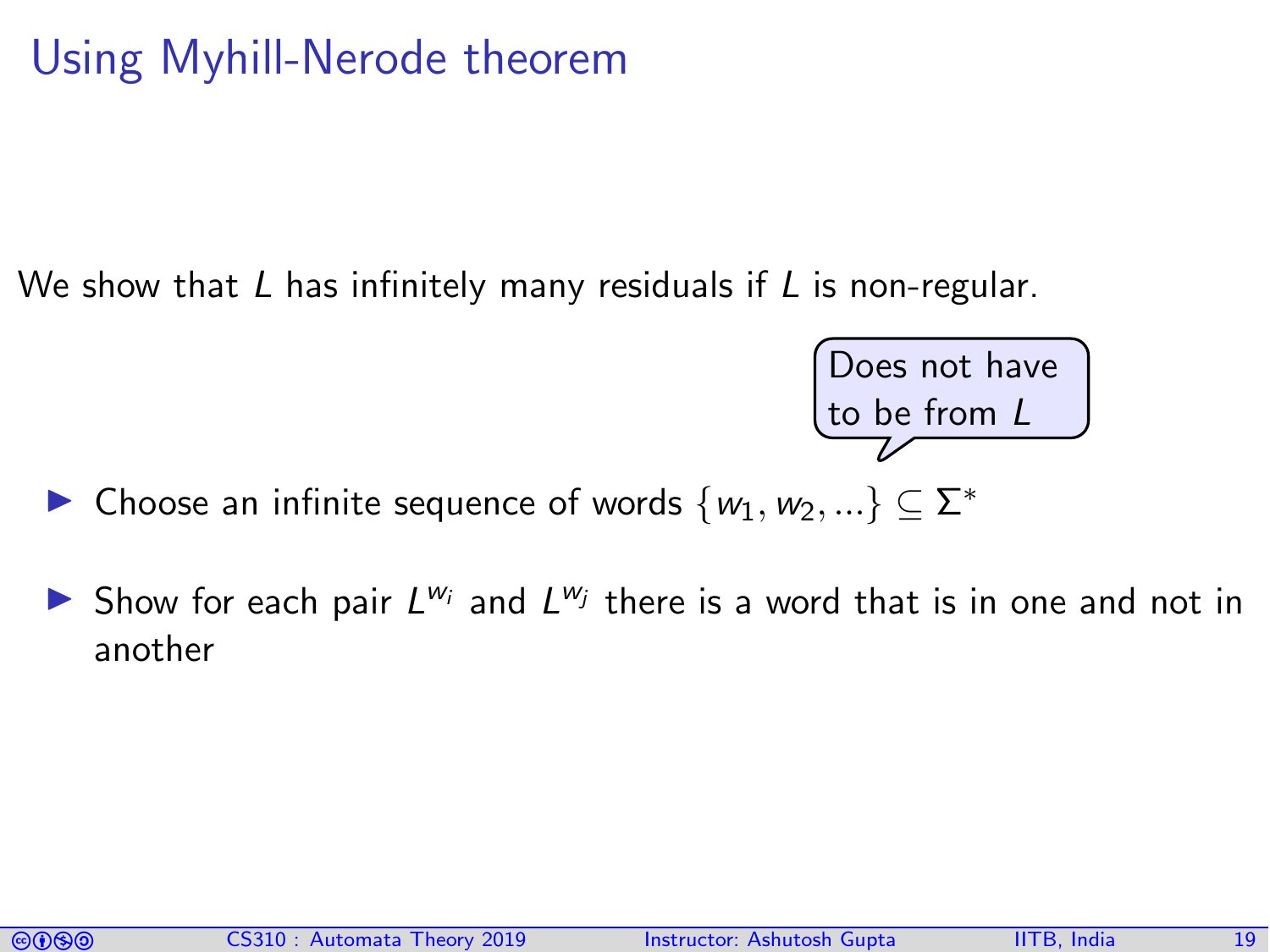### Using Myhill-Nerode theorem

- Example 13.8 Consider  $L = \{1^{p^2} | p \ge 0\}.$ Consider words  $a^{i^2}$ . •  $a^{2i+1} \in L^{a^{i^2}}$ .  $\triangleright$  For each  $j > i$ ,  $j^2 + 2i + 1$  is not a perfect square.
	- ▶ Therefore,  $a^{2i+1} \notin L^{a^{i^2}}$ .
	- Therefore, there are infinitely many residuals.